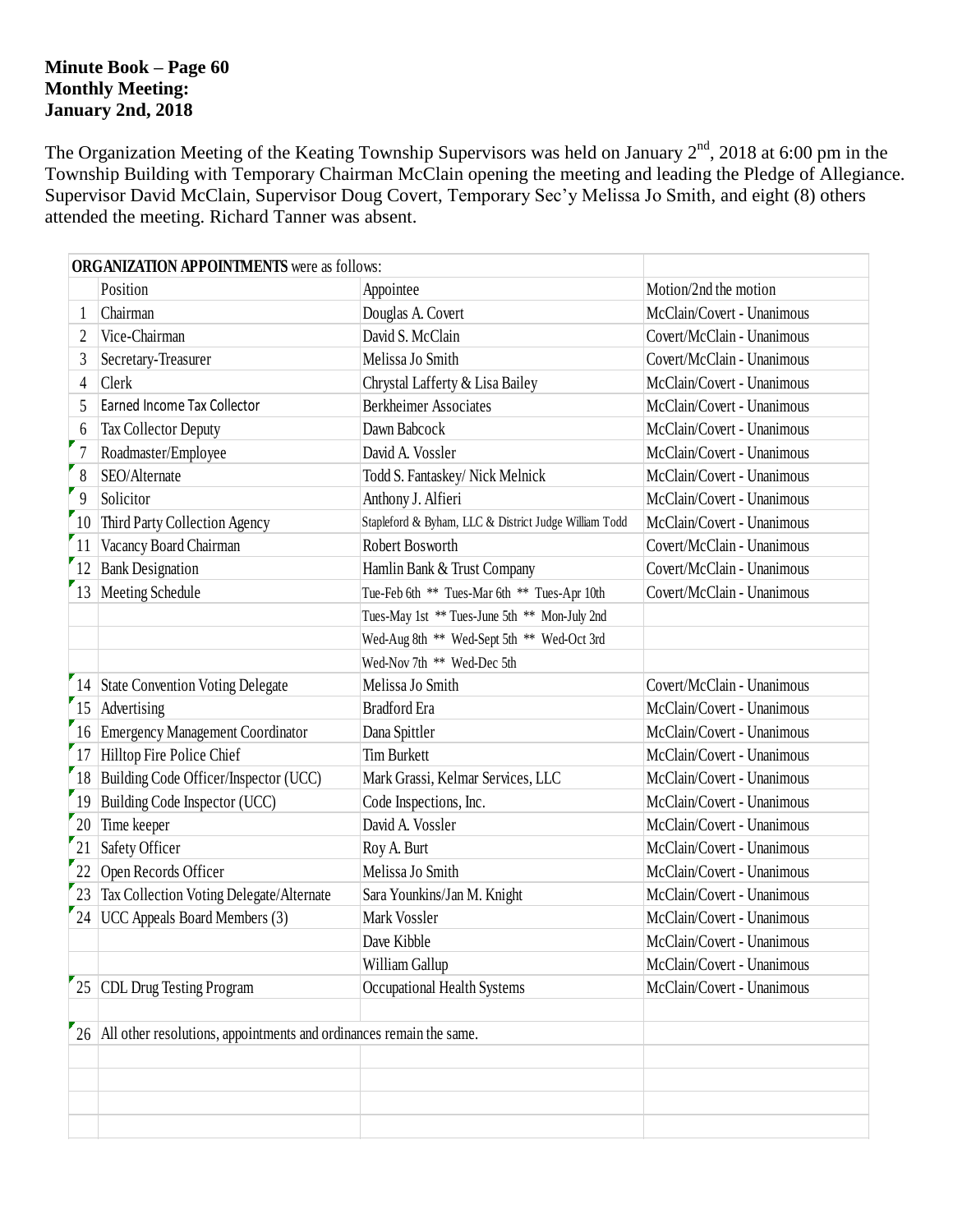Minute Book – Page 61 Organizational Meeting January 2nd, 2018

The Minutes of December 6th, 2018 meeting were unanimously approved by motion of Supv Covert/2<sup>nd</sup> McClain. **TREASURER'S REPORT** showed the following bank balances:

| Savings                 | 449,409.63 | 105,039.12 | 47,112.45  |           | Checks No. | 7714-7745 |
|-------------------------|------------|------------|------------|-----------|------------|-----------|
| NWS - Savings           | 107,648.88 | $\sim$     | 10,054.42  |           |            |           |
| Impact Fee/Debt Res     | 78,222.54  |            | 224,883.24 | State Aid | Receipts   |           |
|                         | 668,562.23 | 106.616.40 | 286,265.83 |           | Expenses   | 8,660.01  |
| <b>PAID EXPENSES</b>    | 2,703.54   | 4,209.57   | 6,274.96   |           | Checks No. | 3136-3145 |
| <b>UNPAID EXPENSES:</b> | 15,850.09  | None       | 2,155.62   |           |            |           |

A motion was made by Supv McClain/2<sup>nd</sup> Covert, to accept the Treasurer's Report, pending audit. Motion carried unanimously. By motion of Supv McClain/2<sup>nd</sup> Covert, it was unanimously agreed to pay the bills as listed on the Expense Report for a total of \$18,005.71, including Sewer Expenses of \$2155.62. A motion was made by Supv McClain/2<sup>nd</sup> Covert to pay any bills that come due before next meeting that will accrual a late charge. Motion carried unanimously.

# **PUBLIC HEARD:** None

# **COMMUNICATIONS:**

- 1) The PSATS Educational Conference & Trade Show is being held April  $22^{nd}$ - $25^{th}$  in Hershey. Sec-Tres Smith will be attending the conference this year.
- 2) The PSATS news bulletin was received, Supv Covert noted that the 2018 IRS mileage rate increased from 54 cents per mile to 54.5 cents per mile. 2018 Bidding Limits: Minimum purchase amount that requires advertisement for bids remains at \$20,100 for 2018. In addition, the minimum purchase amount for the telephone quotes remains at \$10,900 for 2018.
- 3) Monthly Updates: Supv Covert stated we are still waiting from Honeywell in regards of the test bores. Eminent domain right ways are in Solicitor Alfieri hands to be completed. Supv Covert stated that the VFD's still need installed at Phase II WWTP and he will have to absent his vote because a conflict of interest. Phase I Pump station had some emergency work. The pump seat was damaged and Konzel Construction came in and repaired the seat.

## **OLD BUSINESS:**

1) Phase III Project Updates: Township is still currently waiting on Honeywell/International Wax for the temporary easement agreement to be completed so Township can proceed with the test boring along East Valley Cross Road.

## **NEW BUSINESS:**

- 1) A motion was made by Supy McClain/2<sup>nd</sup> Covert, to adopt Resolution No. 2018-A, accepting SEO Fantaskey's 2018 Fee Schedule for the Sewage Enforcement Officer. Motion carried unanimously. It was noted there were no increases or decreases.
- 2) Resolution No. 2018-B was motioned by Supv Covert/2<sup>nd</sup> McClain to accepted G & C Coal Analysis Lab, Inc. agreement for Phase II WWTP laboratory testing. Motion carried unanimously.